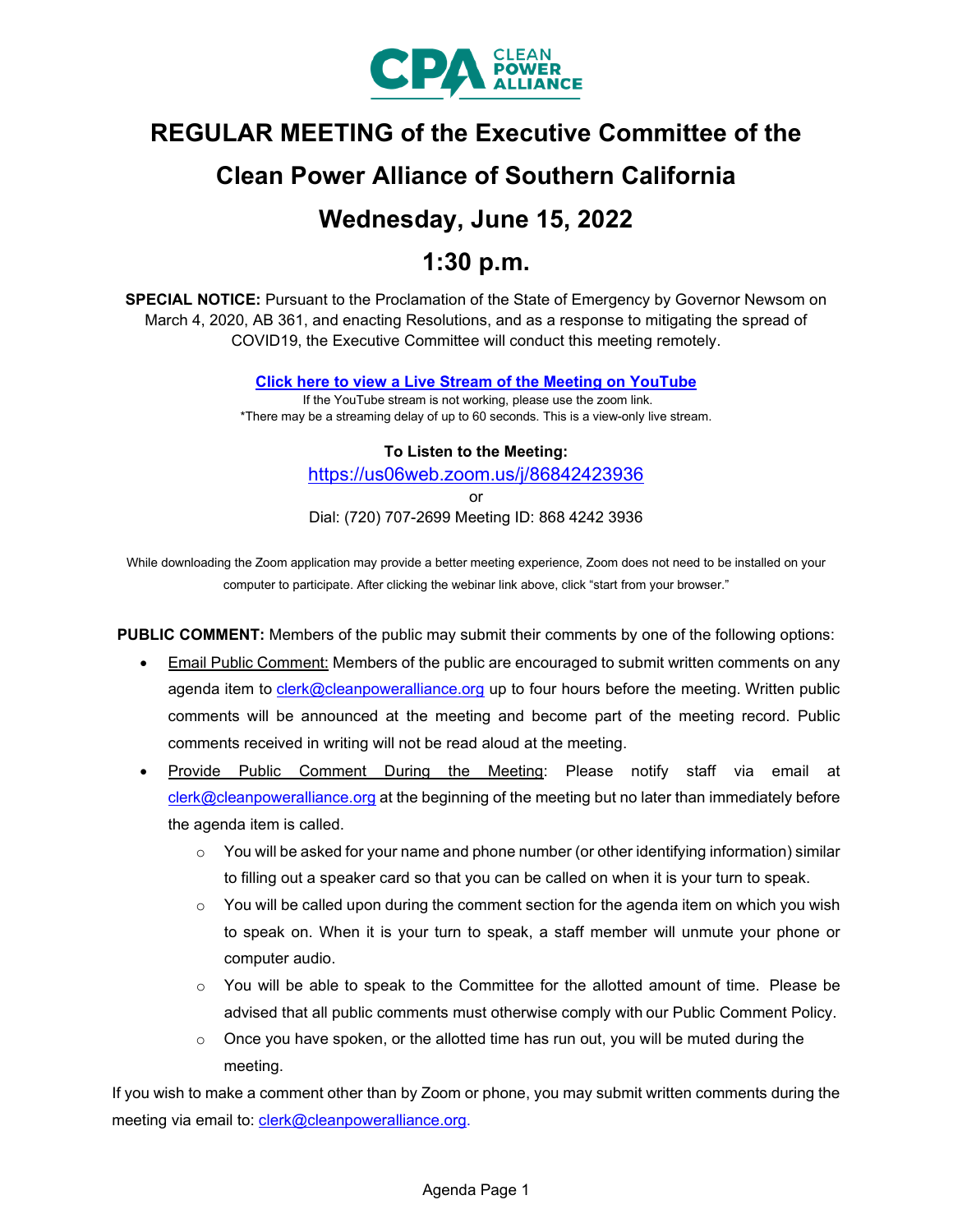#### Clean Power Alliance Executive Committee Meeting June 15, 2022

*Meetings are accessible to people with disabilities. Individuals who need special assistance or a disabilityrelated modification or accommodation to participate in this meeting, or who have a disability and wish to request an alternative format for the meeting materials, should contact the Clerk of the Board at [clerk@cleanpoweralliance.org](mailto:clerk@cleanpoweralliance.org) or (323) 640-7664. Notification in advance of the meeting will enable us to make reasonable arrangements to ensure accessibility to this meeting and the materials related to it.*

*PUBLIC COMMENT POLICY: The General Public Comment item is reserved for persons wishing to address the Committee on any Clean Power Alliance-related matters not on today's agenda. Public comments on matters on today's Consent Agenda and Regular Agenda shall be heard at the time the matter is called. Comments on items on the Consent Agenda are consolidated into one public comment period.* 

*Each speaker is customarily limited to two (2) minutes (in whole minute increments) per agenda item with a cumulative total of five (5) minutes to be allocated between the General Public Comment, the entire Consent Agenda, or individual items in the Regular Agenda. Please refer to Clean Power Alliance [Policy](https://cleanpoweralliance.org/wp-content/uploads/2019/03/CPA2019-08_Policy_Public-Comment.pdf)  [No. 8 – Public Comments](https://cleanpoweralliance.org/wp-content/uploads/2019/03/CPA2019-08_Policy_Public-Comment.pdf) for more information.*

### **CALL TO ORDER AND ROLL CALL**

#### **GENERAL PUBLIC COMMENT**

#### **CONSENT AGENDA**

1. Approve Minutes from May 18, 2022 Executive Committee Meeting

#### **REGULAR AGENDA**

- 2. Oral Update from the Chief Executive Officer on CPA Operations
- 3. Review Draft Agenda for the July 7, 2022 Board of Directors Meeting

#### **COMMITTEE MEMBER COMMENTS**

#### **ADJOURN – NEXT MEETING JULY 20, 2022**

*Public Records: Public records that relate to any item on the open session agenda for a Committee Meeting are available for public inspection. Those records that are distributed less than 72 hours prior to the meeting are available for public inspection at the same time they are distributed to all, or a majority of, the members of the Committee. Public records are available for inspection online at [www.cleanpoweralliance.org/](http://www.cleanpoweralliance.org/)agendas.*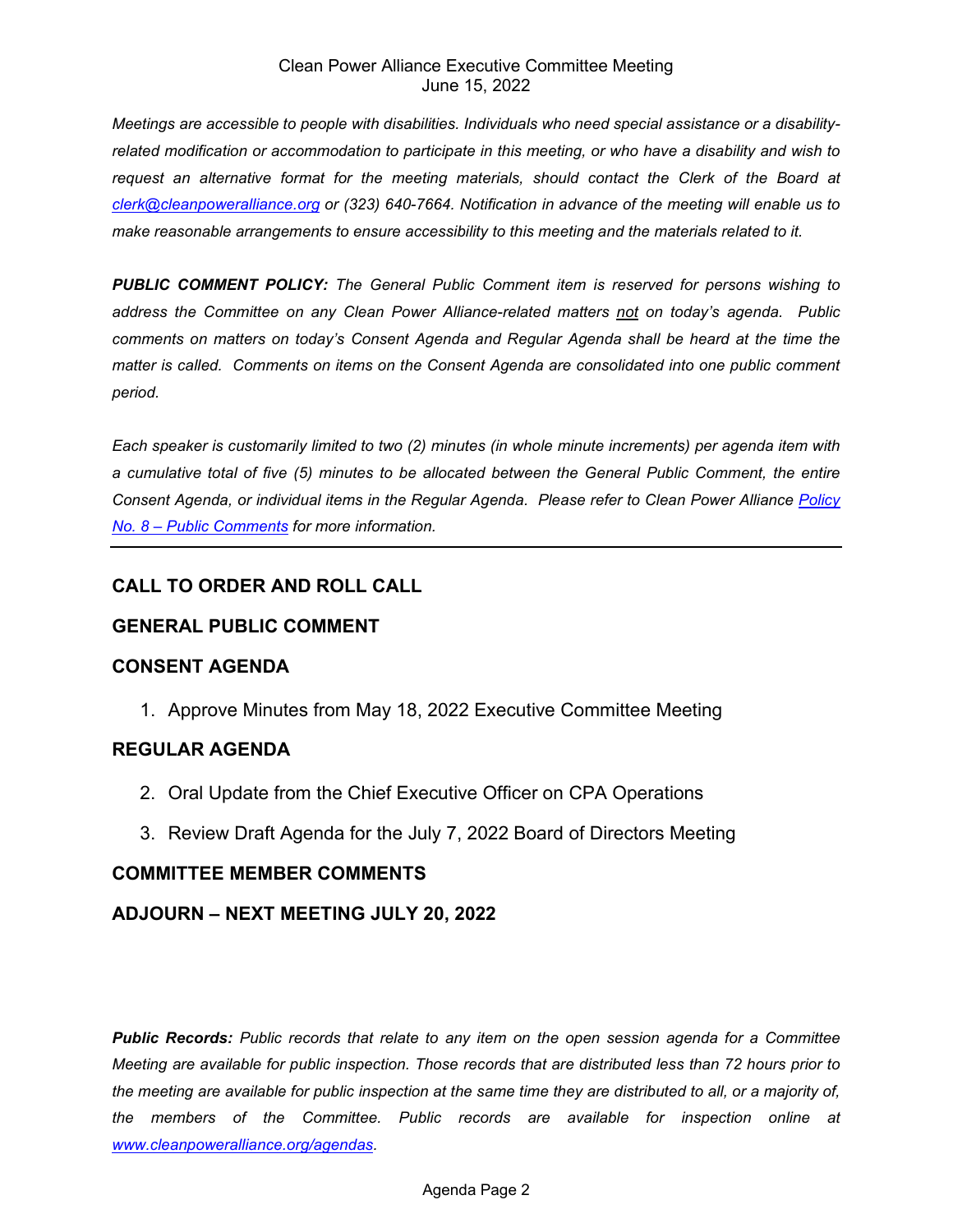#### **MINUTES**

REGULAR MEETING of the Executive Committee of the

Clean Power Alliance of Southern California

Wednesday, May 18, 2022, 1:30 p.m.

*Pursuant to the Proclamation of the State of Emergency by Governor Newsom on March 4, 2020, AB 361, and enacting Resolutions, and as a response to mitigating the spread of COVID19, the Executive Committee conducted this meeting remotely.*

#### **CALL TO ORDER & ROLL CALL**

Chair Mahmud called the meeting to order at 1:30 p.m. and Gabriela Monzon, Board Clerk, conducted roll call.

| <b>Roll Call</b>             |                         |                         |        |  |
|------------------------------|-------------------------|-------------------------|--------|--|
| <b>Agoura Hills</b>          | Deborah Klein Lopez     | <b>Committee Member</b> | Remote |  |
| <b>Beverly Hills</b>         | <b>Julian Gold</b>      | <b>Committee Member</b> | Remote |  |
| <b>Camarillo</b>             | Susan Santangelo        | Committee Member        | Remote |  |
| <b>Los Angeles County</b>    | Sheila Kuehl            | <b>Vice Chair</b>       | Remote |  |
| <b>Rolling Hills Estates</b> | <b>Steve Zuckerman</b>  | <b>Committee Member</b> | Remote |  |
| <b>Sierra Madre</b>          | <b>Robert Parkhurst</b> | <b>Committee Member</b> | Remote |  |
| <b>South Pasadena</b>        | Diana Mahmud            | Chair                   | Remote |  |
| <b>Ventura County</b>        | Linda Parks             | <b>Vice Chair</b>       | Remote |  |
| <b>West Hollywood</b>        |                         |                         | Absent |  |

All votes are unanimous unless otherwise stated.

#### **GENERAL PUBLIC COMMENT**

There was no public comment.

#### **CONSENT AGENDA**

1. Approve Minutes from April 20, 2022 Executive Committee Meeting

| <b>Motion:</b> | Director Parkhurst, Sierra Madre          |
|----------------|-------------------------------------------|
| Second:        | Director Zuckerman, Rolling Hills Estates |
| Vote:          | Item 1 was approved by a roll call vote.  |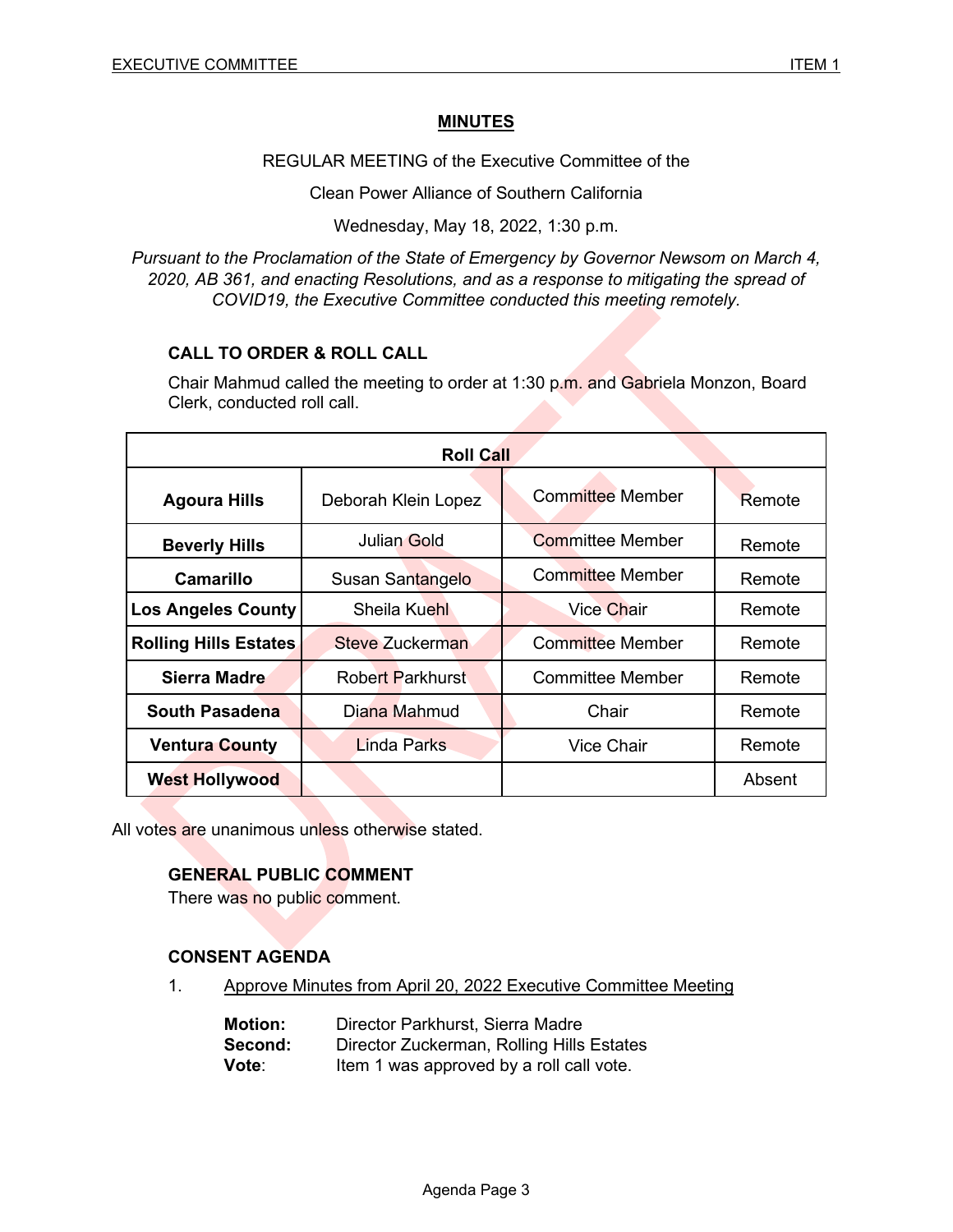#### **CLOSED SESSION**

2. CONFERENCE WITH LEGAL COUNSEL - ANTICIPATED LITIGATION

Exposure to litigation pursuant to paragraph (2) of subdivision (d) of Section 54956.9: 1.

Nancy Whang, General Counsel, reported that no reportable action was taken.

#### **REGULAR AGENDA**

- 3. Oral Update from the Chief Executive Officer on CPA Operations
	- Ted Bardacke, CEO, provided a presentation on the Financial Security Requirement (FSR) that all Community Choice Aggregations (CCAs) are required to post. The FSR amount is recalculated every six months using updated power prices with a minimum posting of \$147,000. Mr. Bardacke indicated there was a historic surge in forward power prices right before Southern California Edison (SCE) calculated the new FSR which led to an extreme rise in the FSR amount for CCAs in SCE territory. Unless the amount is recalculated using a more favorable methodology, or the Advice Letter is suspended by the California Public Utilities Commission (CPUC), CPA must post \$97 million by July 1. CPA staff is working closely with CalCCA on both regulatory and financial approaches. Mr. Bardacke noted that additional June 2 Board meeting agenda item(s) will request one or more authorizations to execute a surety bond and/or increase J.P. Morgan facility should regulatory efforts be unsuccessful.

Responding to Committee Member Zuckerman's question, staff noted that it is still evaluating several options for handling the FSR but will include interest rates in the proposed budget for both the surety bond and the JPM credit facility. Vice Chair Kuehl asked how staff is working with the CPUC to address the issue and how cities may participate in strategic communication. CalCCA and CPA staff have initiated conversations with the CPUC to communicate alternative solutions, including an alternative interpretation for reprieve from the CPUC that could result in the reduction or elimination of the required posting in this cycle. The POLR proceeding is a more long-term approach that may modify the FSR favorably. Staff will almost c<mark>ert</mark>ainly be <mark>fili</mark>ng a protest on May 31<sup>st</sup>, at which point it may be possible that member agencies will be asked to participate in outreach efforts. Committee Member Gold expressed a preference to be financially ready for any regulatory outcome.

#### 4. Review Draft Agenda for June 2, 2022 Board of Directors Meeting

Mr. Bardacke reviewed the consent agenda, including the Community Advisory Committee (CAC) appointments and reappointments and bill positions. Mr. Bardacke indicated there will be a staff report on the Senate energy package if the Committee decides to take a position. Committee Member Parkhurst and Vice Chair Parks expressed gratitude for Committee Member Zuckerman's question posed during Lobby Day. Mr. Bardacke reviewed several items on the regular agenda, including the approval of the rates and the election of at-large Executive Committee positions; the nominations for which remain open until the end of the week.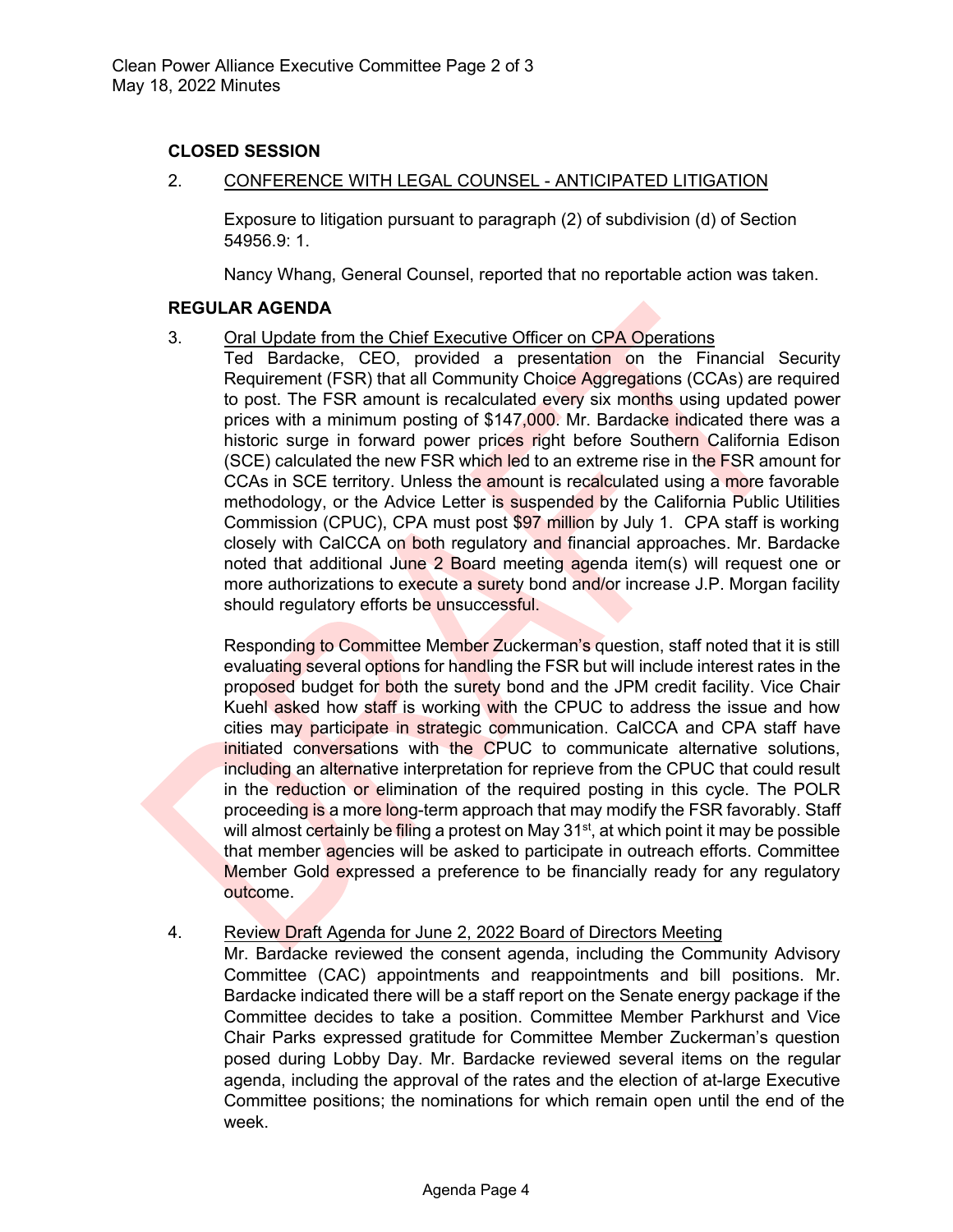#### 5. Review Draft Fiscal Year 2022/2023 Budget

- Mr. Bardacke noted a few budget items yet to be finalized before the Finance Committee receives the formal proposed budget, including staffing/cost-of-living adjustments, General and Administrative increases, and assumption of bad debt. In response to Committee Member Zuckerman's questions regarding communication increases, Mr. Bardacke clarified that the increase in the budget item for customer mailers is directly related to upcoming default changes and about 300,000 customers changing to 100% Green in October; communications consultants are needed for additional marketing and outreach in the eight jurisdictions changing some or all of their default rates; the budget item for CPA's website reflects ongoing costs, but the current overhaul of the website is being paid for with capital expenses.
- 6. Presentation on the 2022 Integrated Resource Plan (IRP) and Rate Product **Discussion**

This presentation was deferred and will be presented to the Energy Committee at its Wednesday, May 25, meeting.

#### **COMMITTEE MEMBER COMMENTS**

None.

#### **ADJOURN**

Chair Mahmud adjourned the meeting at 3:30 p.m.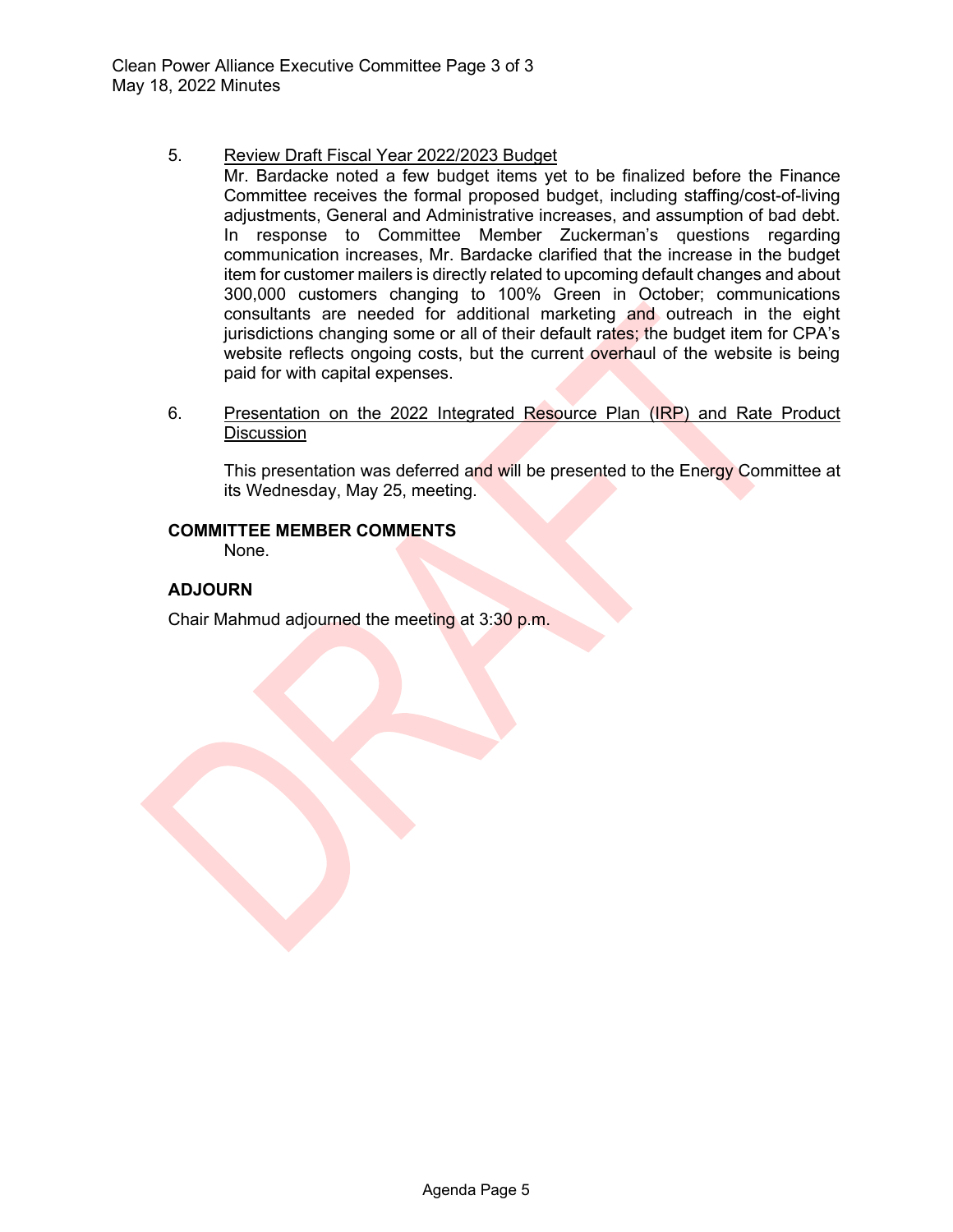

# **Staff Report – Agenda Item 2**

| To:      | Clean Power Alliance (CPA) Executive Committee |
|----------|------------------------------------------------|
| From:    | Ted Bardacke, Chief Executive Officer          |
| Subject: | Oral Update from the CEO on CPA Operations     |
| Date:    | June 15, 2022                                  |

The CEO will provide an oral report on CPA operations, including:

- Update on FSR process with CPUC
- Potential fall Board retreat planning/topics
- Summer schedule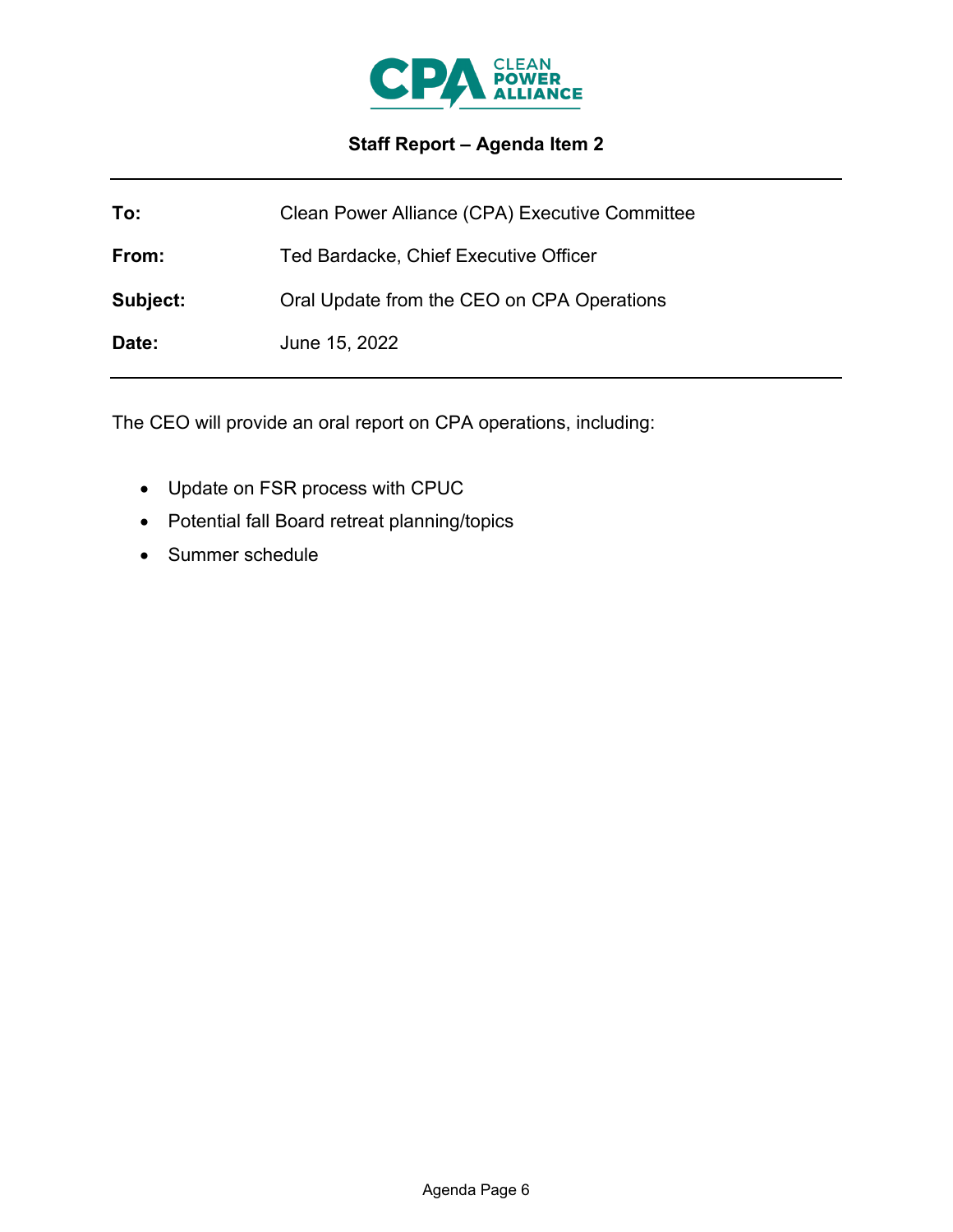

### **Staff Report – Agenda Item 3**

| To:      | Clean Power Alliance (CPA) Executive Committee                  |
|----------|-----------------------------------------------------------------|
| From:    | Ted Bardacke, Chief Executive Officer                           |
| Subject: | Review Draft Agenda for July 7, 2022 Board of Directors Meeting |
| Date:    | June 15, 2022                                                   |

Staff will provide an overview of the proposed agenda items for the July 7, 2022, Board of Directors meeting for review and feedback from the Executive Committee. The draft Board agenda is attached to this staff report. Information on the main items for Board consideration is provided below.

#### **CONSENT AGENDA**

The following action items are recommended for inclusion on the Consent Agenda of the July Board meeting.

#### **Energy Risk Management Policy Annual Revisions**

In its annual review of CPA's Energy Risk Management Policy (ERMP), staff will seek approval of revisions to the ERMP that reflect CPA's operating goals and risk management requirements, including:

- Formalize the process for the CEO to delegate energy transaction execution authority
- Refinements to annual hedging limits based on current market conditions

This item will be discussed in detail at the June 22 meeting of the Energy Committee.

The ERMP requires CPA representatives, including the Board, to sign on an annual basis and/or upon any revision, an acknowledgement of their responsibilities, duties, obligations, and compliance under the ERMP. Once ERMP amendments are approved,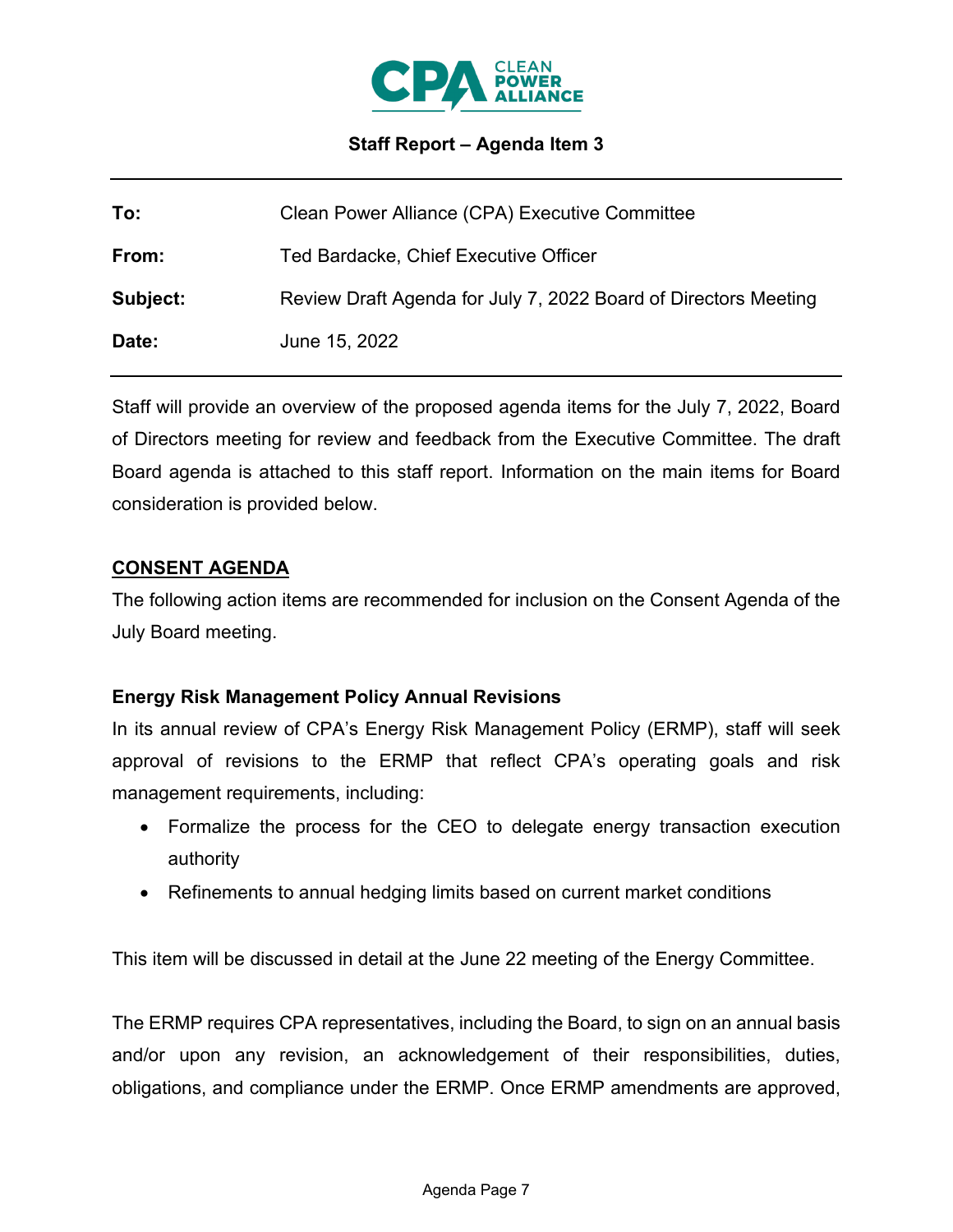staff will request that the Board complete their annual acknowledgement forms in July via a subsequent communication from the Clerk of the Board.

### **Mid-Term Reliability RFO Administrative Services Task Order**

Staff will be proposing a contract to administer its 2022 Mid-Term Reliability Request for Offers (RFO). A Task Order solicitation was issued on June 3, 2022, and responses will be due on June 21, 2022. CPA expects to this Task Order to largely similar to the 2021 Task Order for similar services.

### **CLOSED SESSION**

A closed session is proposed to be held in order to confer with legal counsel related to anticipated litigation.

# **REGULAR AGENDA**

The following items are recommended for inclusion on the Regular Agenda of the July Board meeting.

#### **Power Purchase Agreements (PPA) – Project Extensions**

Since 2020, unprecedented industry-wide challenges have strained renewable energy developers' ability to deliver projects on-time and at cost, including interconnection delays, ongoing pandemic-related supply chain impacts, U.S. trade actions, and rising commodity prices (further exacerbated by the Ukraine War).

Of CPA's 21 long-term PPAs for clean energy resources, 12 projects are either in development or under construction with online dates in the 2022-2024 period. In response to these industry-wide challenges, CPA has been working closely with developers to mitigate impacts of potential project delays, including negotiating amendments to PPAs that would allow developers more time to meet their guaranteed online dates to avoid contract terminations.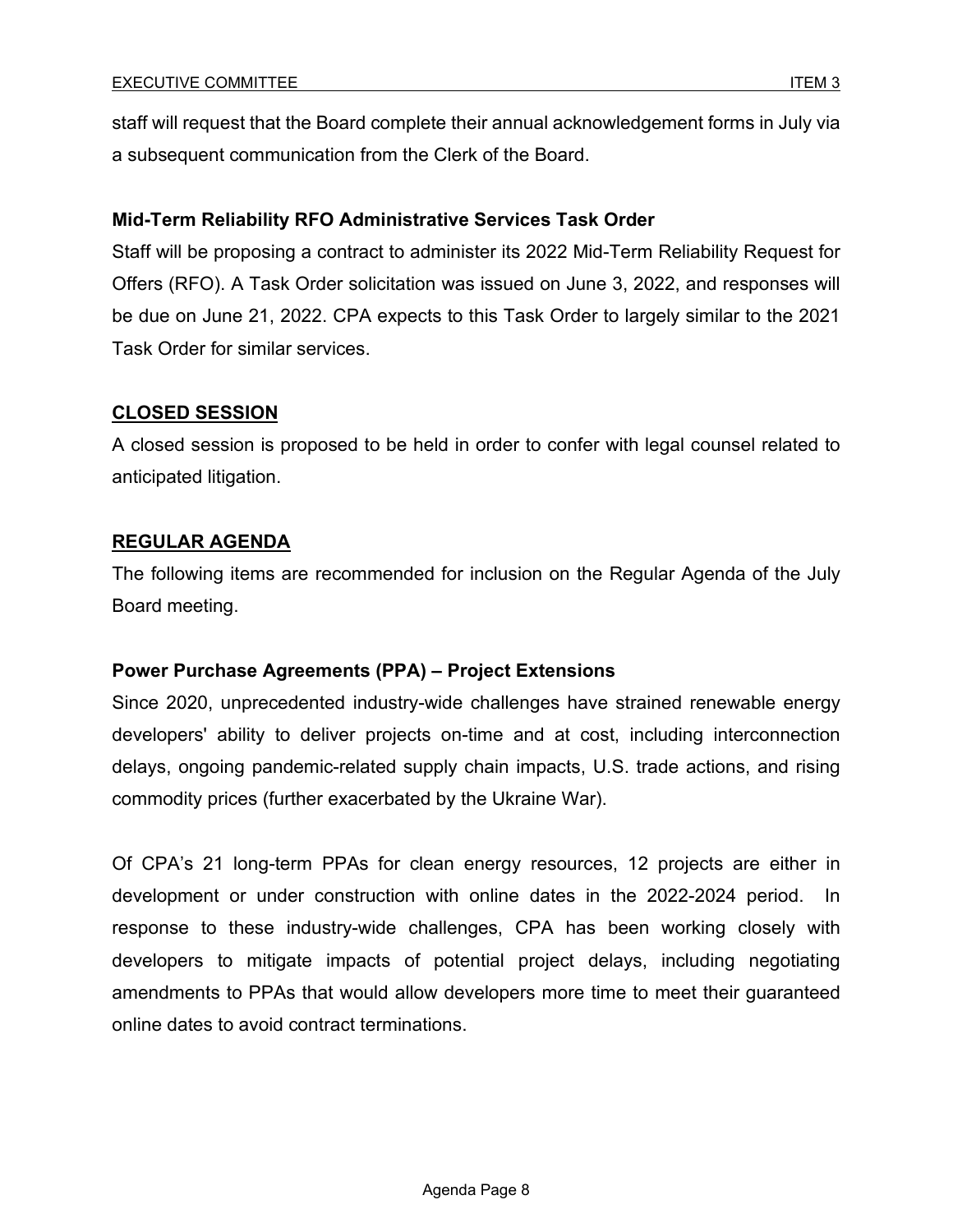Per CPA's Energy Risk Management Policy, any material amendments to long-term PPAs, including amendments to online dates, require approval by the Board. Staff may bring up to five PPA amendments of this type to the July Board meeting for consideration.

### **Mid-Term Reliability PPA Approval**

In June 2021, the CPUC issued its Decision Requiring Procurement to Address Mid-Term Reliability (2023-2026), which ordered CPA to procure a total of 679 MW of new reliable capacity between 2023-2026. In September 2022, CPA launched its 2021 Mid-Term Reliability RFO, targeting procurement of reliable, clean capacity resources needed to comply with this order. CPA received 88 conforming offers for renewable, renewable plus storage, and standalone storage projects. On January 26, 2022, the Energy Committee approved a shortlist of projects that were recommended by a team of reviewers, consisting of three Board members from the Energy Committee and senior CPA staff, to proceed with PPA negotiations. CPA entered exclusive negotiations for two baseload/firm renewable energy projects and two storage projects for contracts 15 years in length or longer.

Per CPA's Energy Risk Management Policy, any power purchase transactions greater than five years require approval by the Board. If current negotiations are successful, staff may bring one or more shortlisted projects to the July Board meeting for consideration.

# **Approval of Prepaid Supplier and Conduit Issuer**

At the April 7, 2022, Board of Directors meeting, staff presented a project timeline for CPA to evaluate and prepare for a potential energy prepayment financing. A single prepay transaction is expected to save CPA approximately \$2 - \$3 million annually in energy costs.

In keeping with the project timeline, staff conducted competitive solicitation processes for the service providers necessary to structure and execute a prepay transaction. At the July 7 Board meeting, staff intends to recommend the following providers: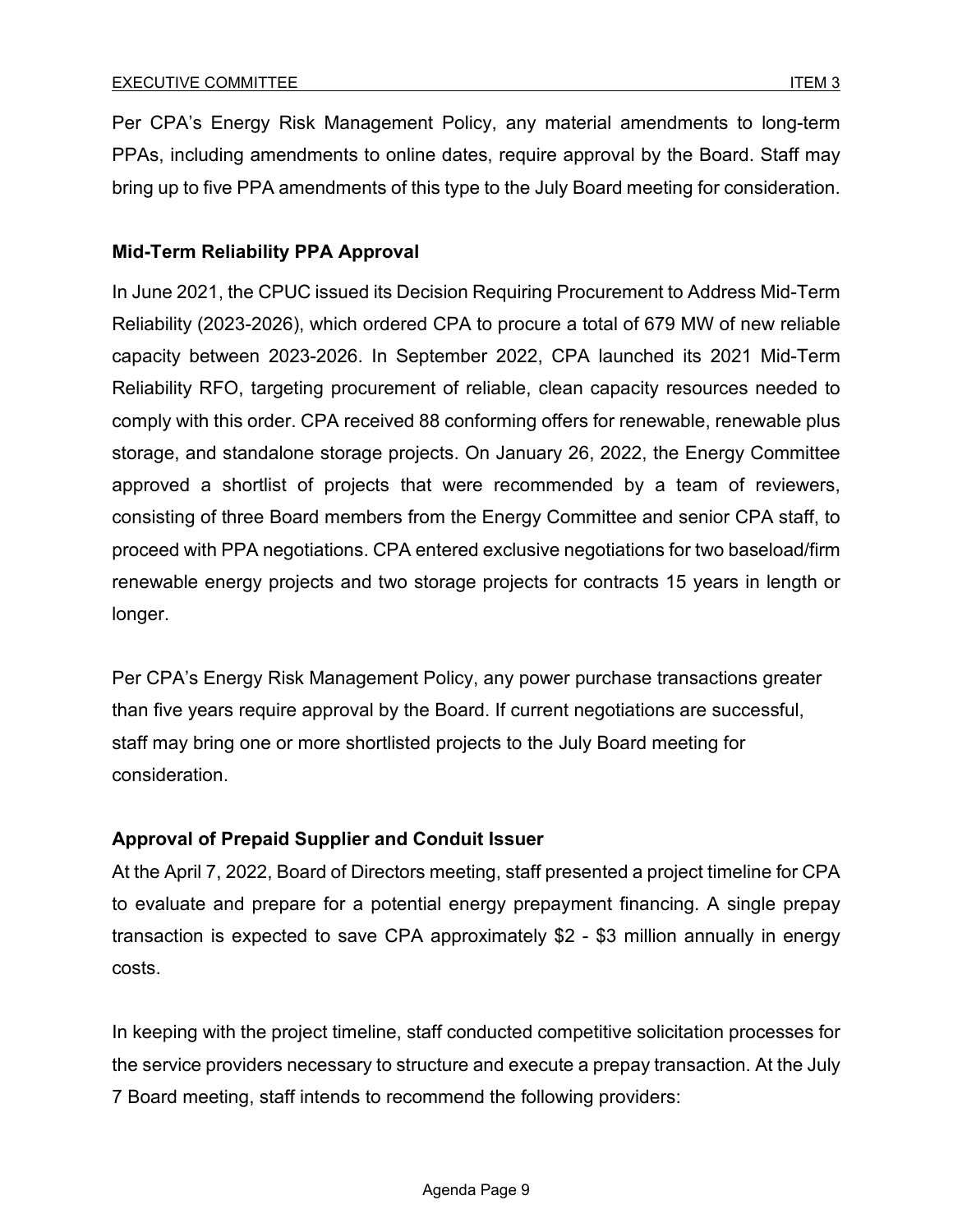- 1. For a Bond Issuer to issue the prepayment bonds, serve as a conduit for ongoing monthly payments to/from the Prepaid Supplier and CPA, make regular interest and principal payments to the Bondholders, and provide annual disclosures, the recommended issuer is **California Community Choice Financing Authority (CCCFA)**. CCCFA is a Joint Powers Authority (JPA) whose member parties currently include four of the six largest CCAs in California -- Marin Clean Energy, 3CEnergy, East Bay Community Energy, and Silicon Valley Clean Energy. CCCFA served as the Bond Issuer for each of the two CCA energy prepay transactions that were completed in 2021. The recommendation for Bond Issuer will include a Resolution of the Board allowing CPA to join the CCCFA JPA. The cost to join CCCFA is a one-time \$50,000 membership fee. CPA would also be responsible for an equal share (e.g. one-fifth) of ongoing general and administrative costs, which would be approximately \$20,000.[1](#page-9-0)
- 2. For a Prepaid Supplier to make monthly energy payments to PPA counterparties, supply CPA with energy, receive the proceeds of the prepay transaction, and to which CPA will assign PPA contracts, the recommended supplier is **Goldman Sachs in collaboration with J. Aron & Company.** The Goldman Sachs team is highly experienced in this market, has a deal structure CPA anticipates will offer a high level of savings, and has the capacity to allow CPA to meet its planned timing to issue a prepay bond before the end of the calendar year.

Staff does not anticipate a need for CPA to contract with any additional service providers to support and execute a prepay transaction. Assuming a successful transaction, all service providers would be paid out of bond proceeds. Staff anticipate requesting that the Board set energy cost savings parameters and authorize execution of a prepay transaction according to those parameters in Q4 of 2022.

# **ATTACHMENT**

1. Draft July 7, 2022 Board of Directors Agenda

<span id="page-9-0"></span><sup>1</sup> CCCFA's annual budget for 2022 is \$85,000.